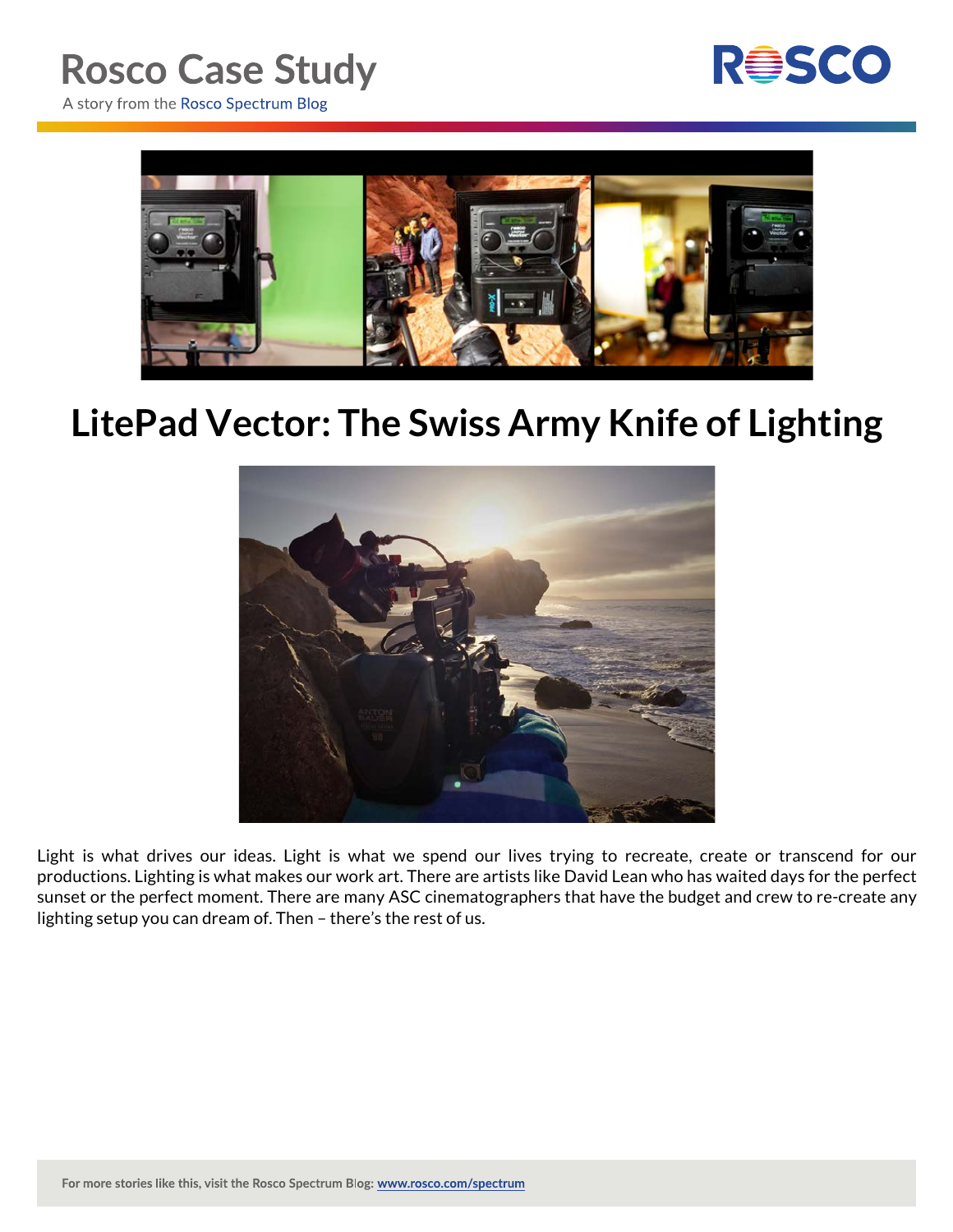

I don't know about you, but I never have the luxury to wait for the perfect moment on most of the productions I work on. As a matter of fact, time is the one thing I never have enough of. Because of that, choosing what lights to put in my kit is critical for me. I have worked with just about every type of light on the market and, depending on the project, I've used certain lights more than others. My gold standard when I'm buying or using a light now is – can the light to be used on a variety of different kinds of production? I want the Swiss Army Knife of lighting.



*LitePad Vector working on a green screen set*

For me, that light is Rosco's new LitePad Vector. This light is truly amazing and has all the things I need to create a beautiful image as well as get it fast. First of all, it is smaller than the typical 1×1 LED panels – it measures 8 inches by 8 inches. Because I travel for 80% of my work, the smaller footprint is important. The Vector is also very well built (metal vs plastic), it's thin and portable, it's bi-color and dimmable, it has the option of being battery-powered and it throws a lot of light for its size. All of these features allow me to use it on any job I get hired for – from the biggest of my productions down to the one-man shoots where I need to be fast and portable.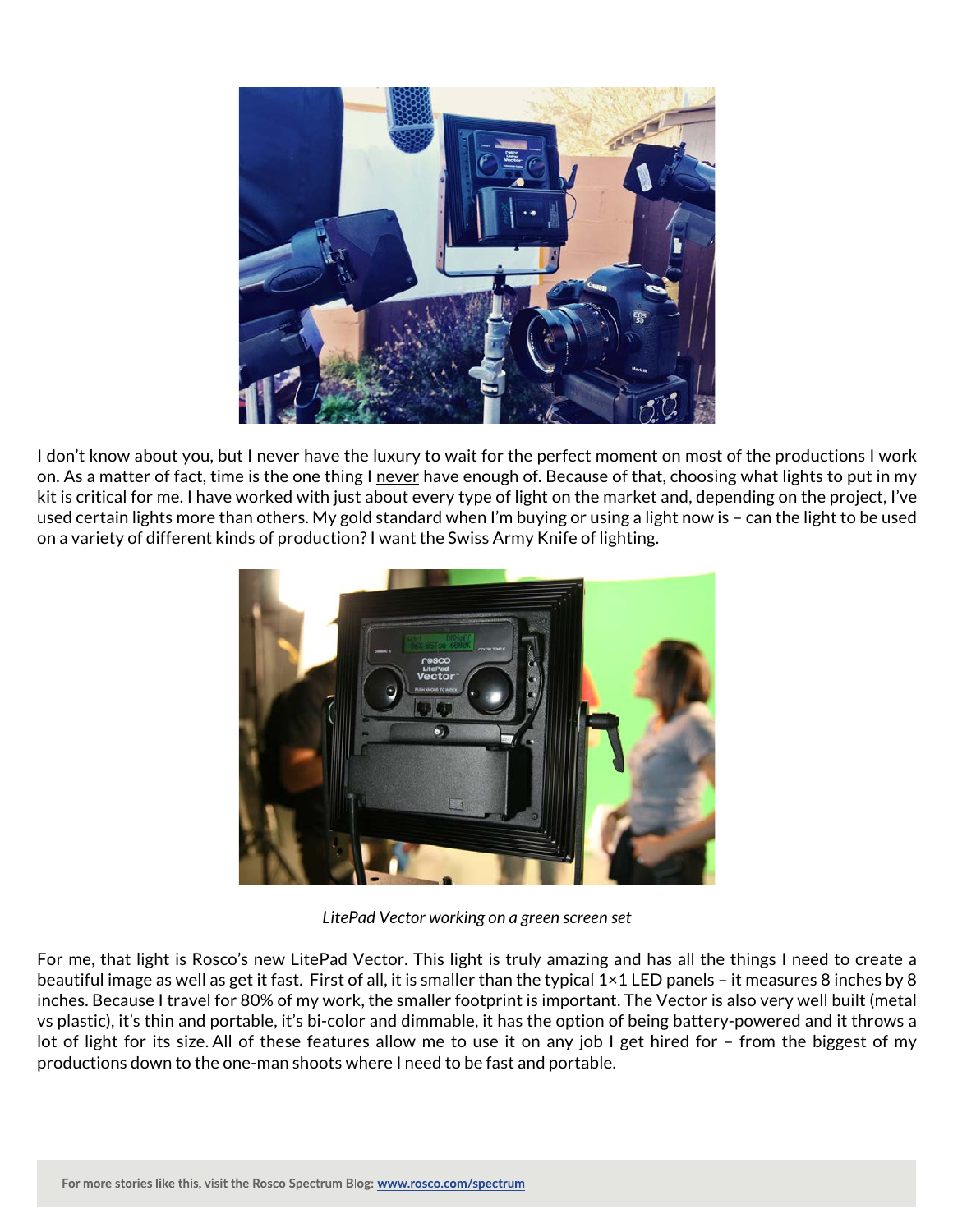Unlike all the other 1×1 LED panels I have used, the light produced from the Vector is already diffused. This allows me to use the light directly on talent when I don't have the crew or time to set up additional diffusion, and it allows me to use the full output of the light vs losing output when pushing the light through extra diffusion. Better yet, when I do have the crew and/or time, the Vector kicks out enough output that I'm able to bounce or diffuse the beam and still have enough light left to execute a variety of setups.



*Barry's team mounted several LitePad Vectors into the ceiling to light a feature film*

I have found myself using my LitePad Vectors on pretty much every set since I first laid my hands on them. In fact, my team and I recently lit an entire feature film almost exclusively with the Vectors. We were shooting on location in a basement with low light, standing water and we had limited places to hide our light fixtures. The Vectors were small enough that we were able to hide them in the rafters of the ceiling and, even with the short throw distance, they worked naturally in just about every setup – allowing us to shoot fast.



*LitePad Vector working on an interview set*

I also love how well the LitePad Vector works as an interview light. It has enough power to be used exclusively to light an interview, yet its soft, diffused output makes it very comfortable for my subjects – most of which are not used to being lit for camera.